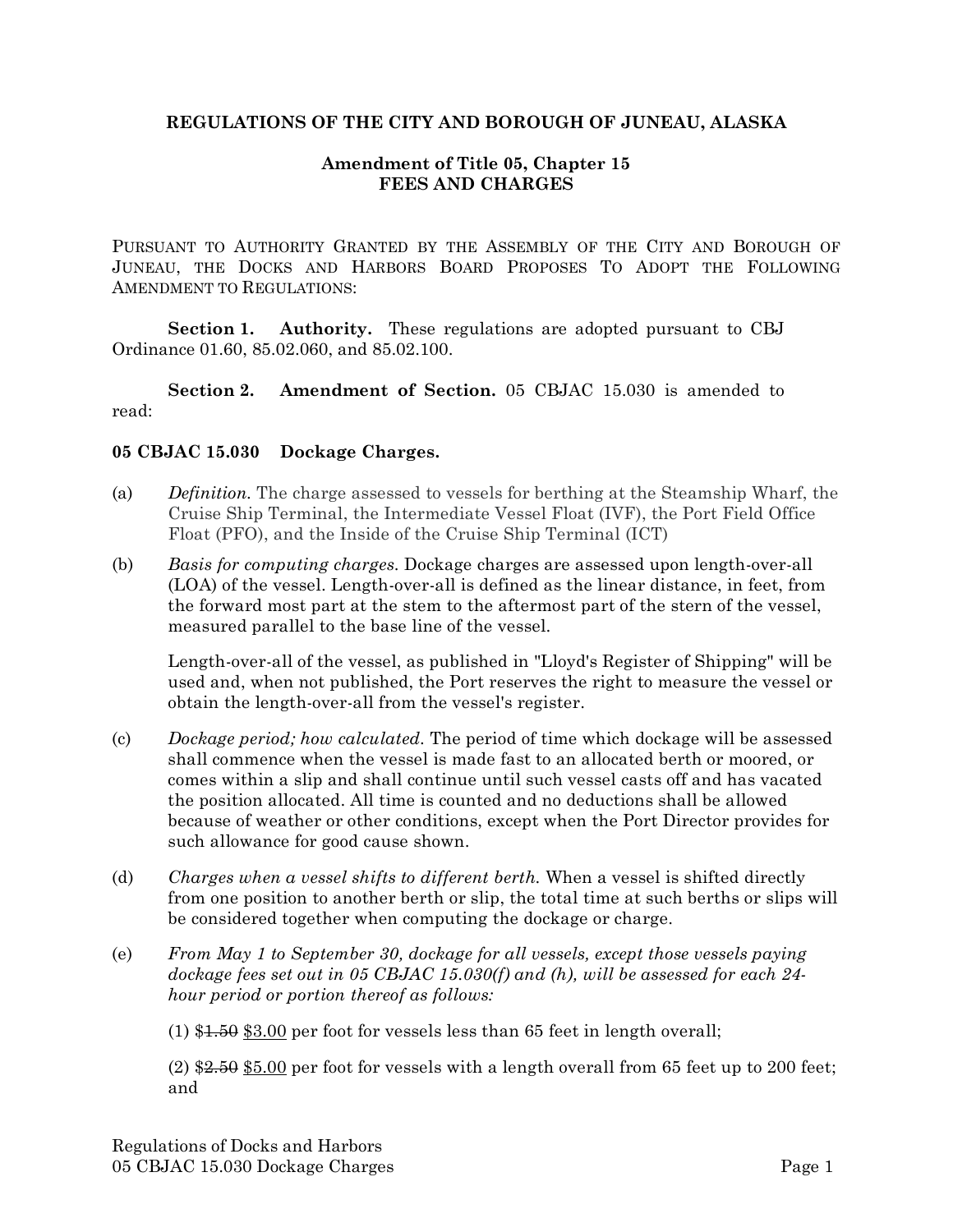$(3)$  \$3.00 \$6.00 per foot for vessels greater than or equal to 200 feet in length overall.

- (f) From May 1 to September 30, fishing vessels will be assessed dockage at  $$0.75$ \$1.50 per foot of length overall for each 24-hour period or portion thereof, except there will be no charge to vessels staging to offload at Taku Dock, provided the duration of staging is less than four hours.
- (g) From October 1 to April 30, dockage will be assessed as set out in 05 CBJA[C](https://library.municode.com/ak/juneau/codes/code_of_ordinances?nodeId=PTIVADCORE_TIT05DOHA_CH20SMBOHAFECH_05_CBJAC_20.030DAMOFE) [20.030](https://library.municode.com/ak/juneau/codes/code_of_ordinances?nodeId=PTIVADCORE_TIT05DOHA_CH20SMBOHAFECH_05_CBJAC_20.030DAMOFE) and 05 CBJAC [20.040.](https://library.municode.com/ak/juneau/codes/code_of_ordinances?nodeId=PTIVADCORE_TIT05DOHA_CH20SMBOHAFECH_05_CBJAC_20.040RE)
- (h) From May 1 to September 30, vessels loading passengers as part of a for-hire tour or experience with a duration less than 24 hours shall comply with the requirements set out in 05 CBJAC [20.080\(](https://library.municode.com/ak/juneau/codes/code_of_ordinances?nodeId=PTIVADCORE_TIT05DOHA_CH20SMBOHAFECH_05_CBJAC_20.080PAREFE)c) and shall pay passenger-for-hire fees as set out in 05 CBJAC [20.080\(](https://library.municode.com/ak/juneau/codes/code_of_ordinances?nodeId=PTIVADCORE_TIT05DOHA_CH20SMBOHAFECH_05_CBJAC_20.080PAREFE)d).
- (i) *Dockage specials.* The Docks and Harbors Board may after public hearing establish special and promotional rates of a temporary nature in order to encourage use of facilities, to respond to unusual economic circumstances, or to promote revenue development.

**Section 3. Notice of Proposed Adoption of a Regulation.** The notice requirements of CBJ 01.60.200 were followed by the agency. The notice period began on April 13, 2021, which is not less than 21 days before the date of adoption of these regulations as set forth below.

# **Adoption by Agency**

After considering all relevant matter presented to it, the agency hereby amends these regulations as set forth above. The agency will next seek Assembly review and approval.

Date: 5/20/2021

Carl O Uchytil<br>Carl Uchytil

Port Director

#### **Legal Review**

These regulations have been reviewed and approved in accordance with the following standards set forth in CBJ 01.60.250:

- (1) Its consistency with federal and state law and with the charter, code, and other municipal regulations;
- (2) The existence of code authority and the correctness of the required citation of code authority following each section; and
- (3) Its clarity, simplicity of expression, and absence of possibility of misapplication.

Date: 5/20/2021

Neresa Dourn

Teresa Bowen Assistant Municipal Attorney

Regulations of Docks and Harbors 05 CBJAC 15.030 Dockage Charges Page 2